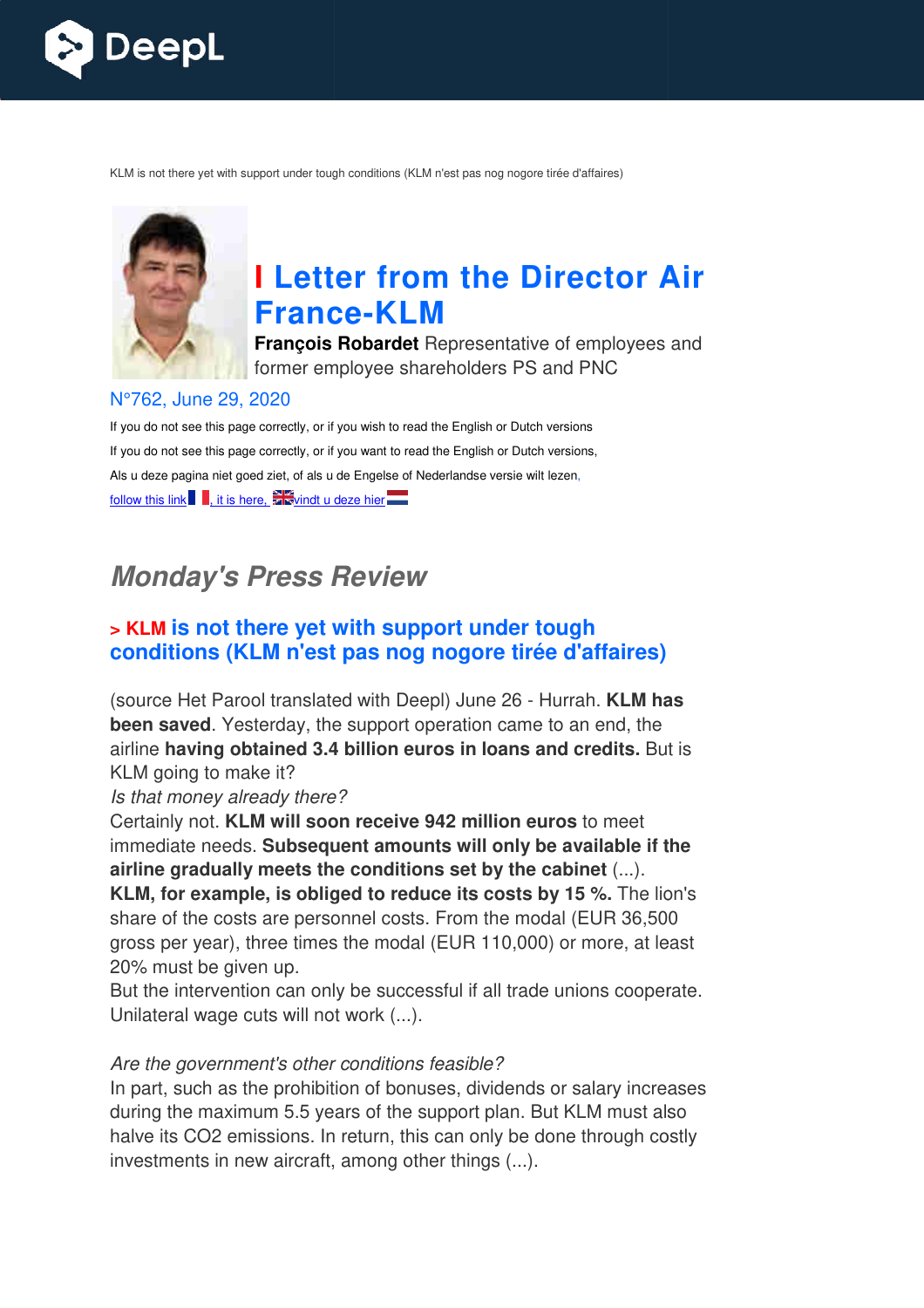#### Opponents of growth consider the environmental sacrifice to be totally insufficient (...). Is this correct?

 It is very doubtful that some of the environmental tasks that the government is now imposing can be carried out. **KLM, for example, is unlikely to be able to consume 14% of its fuel from biological sources within ten years**. "That is the question," says CEO Pieter Elbers. "This biofuel has to be available. The same applies to the condition that **short-haul flights to at least six European destinations must be replaced by trains**. "This is only possible if there are good rail connections," says Elbers. "As long as it takes eight hours to get to Berlin, it is not feasible. In the short term, Brussels is the only suitable connection. For the rest, governments will first have to invest in better rail connections.

KLM will record losses in the coming years, will have to repay loans, bear restructuring costs and invest. Is this really possible? The question is whether it is enough to make savings and clean up costs. In addition, other conditions imposed by the State could jeopardise the recovery - such as reducing night flights by almost a quarter, which would weaken the hub. "We need to find a balance in our operations and find a solution for our share of night flights that are cancelled," says Elbers. "We want to maintain our network. After all, that's why the government is providing this support".

#### Is it over with support now?

No. There is a **good chance," Finance Minister Hoekstra also acknowledges, "that there is still money to be paid to the parent company Air France-KLM this autumn**. This is due to the 14% stake Hoekstra took a year ago. The airline needs to clear its high debts, and this can only be done by issuing new shares. In order to maintain the interest of the Netherlands, Hoekstra will have to join them (...).

**My comment:** KLM has obtained support from the Dutch State and the banks on a similar pattern and on similar terms to what was granted to Air France.

KLM benefits from:

- . a bank loan of  $E2.4$  billion, 90% guaranteed by the State,
- .  $a \in I$  billion loan from the Dutch State.

The funds will be made available in two stages. In the first stage, KLM will receive 940 million euros. The remainder of the loans will be made available as from 1 October, on condition that KLM has drawn up a restructuring plan up to 2025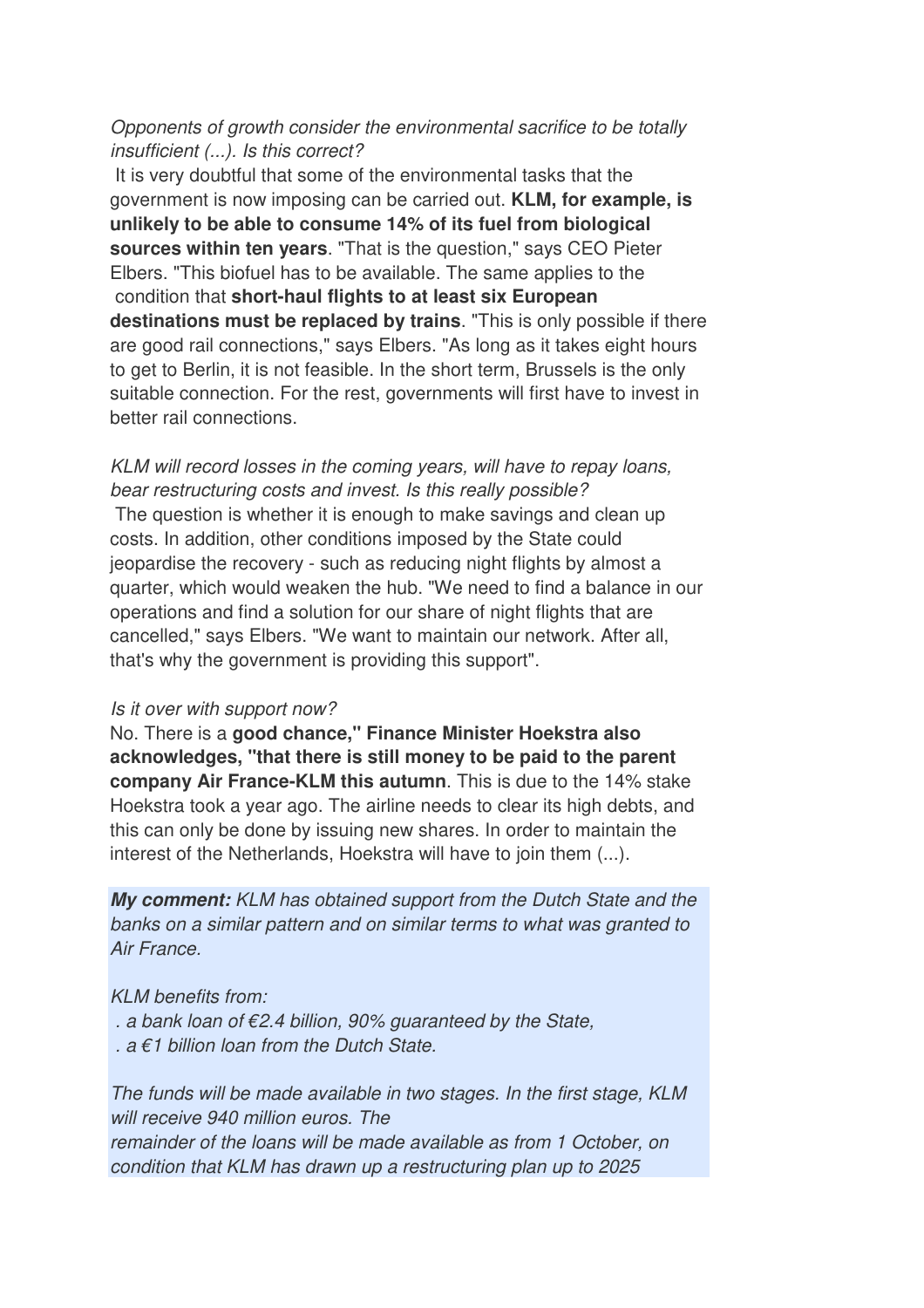incorporating the conditions imposed by the Dutch State.

These conditions are similar to those imposed on Air France with one exception. Wage reductions are required for the best paid KLM employees.

KLM managers and pilots will be the most affected. Their pay cuts will be in the order of -20%.

Within Air France there is no such measure except for the managers. It should be borne in mind that Air France flight crews are paid according to the number of hours flown. They therefore mechanically suffer a reduction in remuneration, capped at -20%, proportional to the drop in activity.

## **> Difficult week in sight socially at Air France**

(source Challenges) 29 June - **Air France,** hard hit by the Covid-19 crisis, is **preparing for a difficult week from a social point of view,** with the presentation on Friday of the impact on employment of its "reconstruction plan" which will involve a drastic reduction in domestic routes and will result, according to the unions, in thousands of jobs being cut, with no forced departures (...).

At the end of May, Air France-KLM CEO Benjamin Smith announced a 40% reduction in the (loss-making) French network by the end of 2021. Destinations departing from Orly with a rail alternative of less than 2H30, such as Lyon, Nantes or Bordeaux, are threatened. Certain very loss-making cross-country routes - from region to region - provided by the regional subsidiary Hop! could also be eliminated (...).

**After an Air France Board of Directors meeting scheduled for Monday, management will present an updated version of the forward-looking management of employment and skills** (GPEC) **to the trade unions on Friday at** an extraordinary Central Social and Economic Committee (CSEC) meeting at the head office at Roissy. **On the same day, an extraordinary ESC will take place at Hop!** 

 Announcements will be made at the following week's establishment SSCs (...). According to the unions questioned by AFP, **several thousand jobs are in any case under threat at Air France and Hop! while the low-cost Transavia, also in the group, could be given short-haul routes.**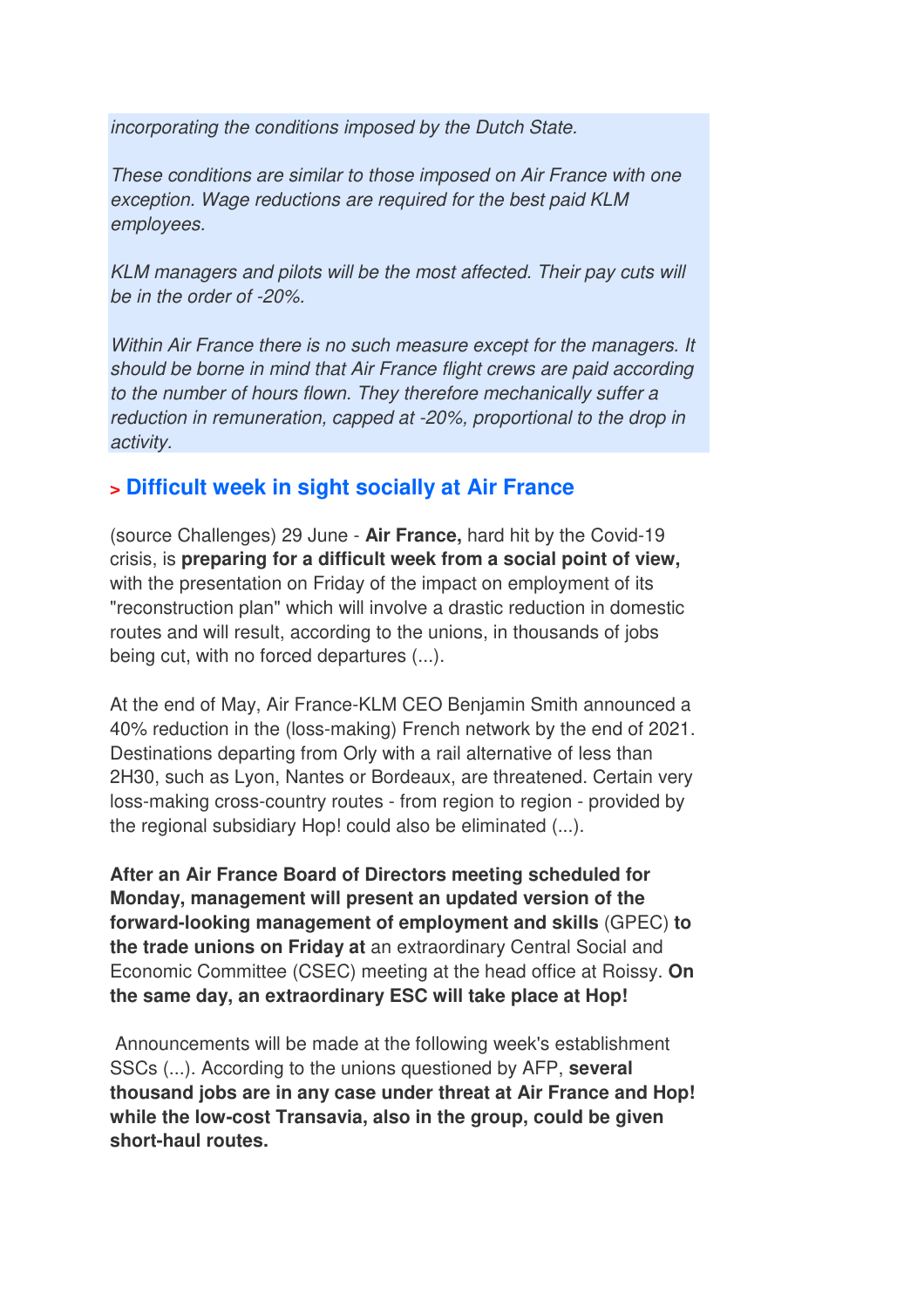The job cuts are to be carried out on a voluntary basis, in the form of Collective Bargaining Agreement (CBA) breaks for aircrew and a Voluntary Departure Plan (VDP) of as yet unknown scale for ground staff, from corroborating sources (...).

At the end of 2019, the Air France Group had more than 55,000 employees on fixed-term and permanent contracts, including nearly 49,000 for the French airline alone. The latter has undergone twelve voluntary redundancy plans over the last ten years and, according to the unions, has lost 15,000 positions since 2008.

**My comment:** Air France management will announce its staff reduction plan next Friday.

It will be necessary to wait several weeks to know the conditions of possible voluntary departure plans. These conditions will have to be negotiated with the social partners.

#### **> Transavia inaugurates its Montpellier base with seven European routes**

(source Air Journal) June 27 - **Transavia yesterday inaugurated its third base in the region, at Montpellier-Méditerranée airport,** launching two routes, one to Palermo and the other to Faro. Transavia's first passengers at Montpellier-Méditerranée flew yesterday to Palermo (Sicily) at 4:30 pm and then to Faro (Portugal) at 5 pm. Others take off today for Athens (Greece) and tomorrow for Lisbon (Portugal) and Seville (Spain)...

 At the inauguration of its base, the French low-cost airline, a subsidiary of the Air France-KLM group, is offering seven European destinations: Seville, Athens, Heraklion, Palermo, Faro, Lisbon and Porto. It will extend its programme to offer 15 routes to the Mediterranean basin, including services to Tunisia, Morocco and Algeria, as soon as travel restrictions are lifted (...).

**My comment:** The decision to open a Transavia base in Montpellier was taken before the start of the health crisis.

## **> Reopening of Orly: a "water salute" to celebrate the first take-off**

(source LCI) 26 June - 6:25 am, Paris wakes up. In the sky, a strange bird cracks the air. **For the first time since last March 31, a plane took off this Friday morning from Orly airport,** the first since its reopening. Destined for Porto, it marks the smooth resumption of commercial flights from this international airport which usually welcomes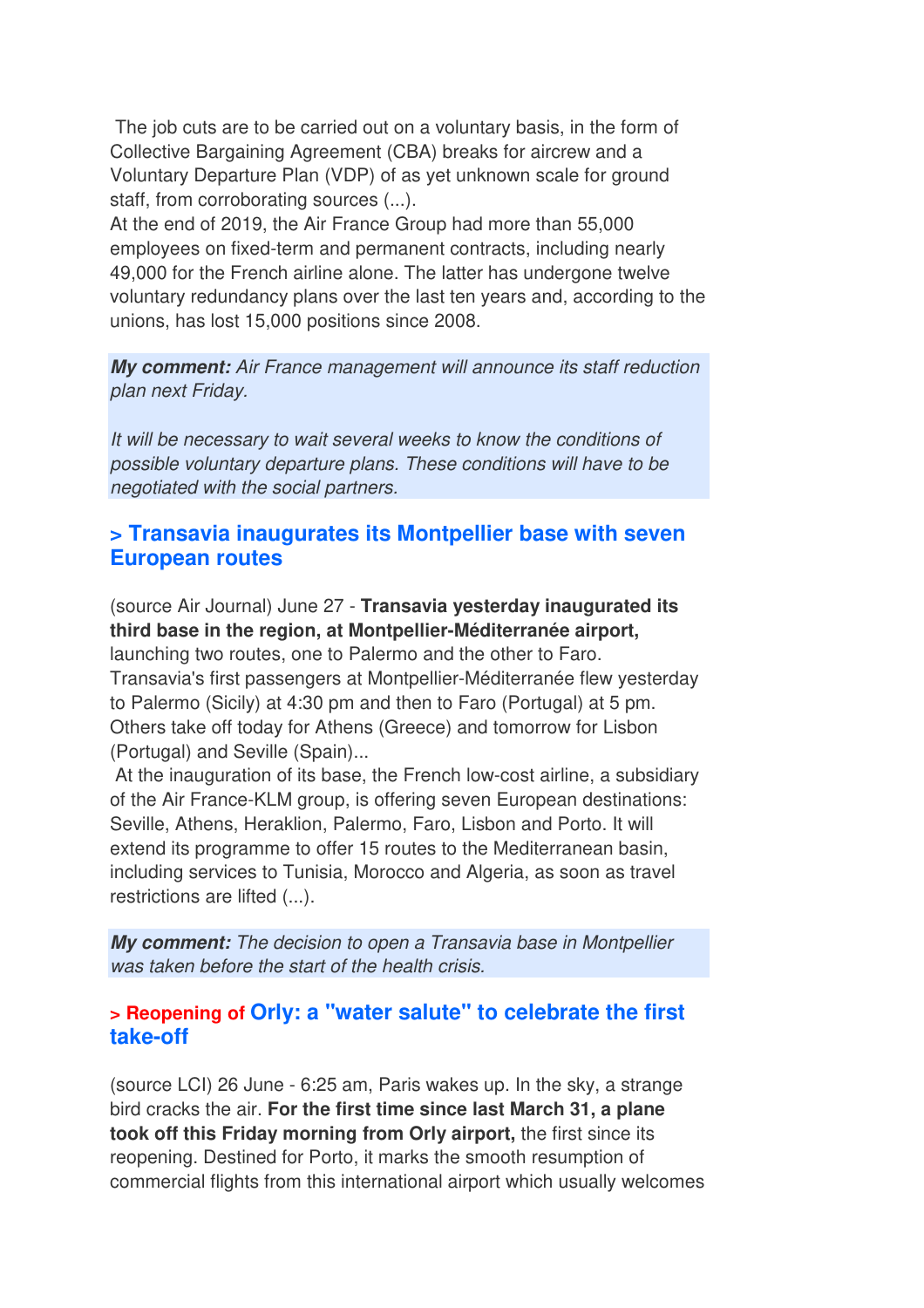#### 32 million travellers every year.

**Before it hit the runway, Transavia's low-cost flight TO3400 was treated to a** somewhat folkloric **hurdle of honour.** The aircraft had to pass through a water arch created by the airport firefighters' water cannons, which propelled nearly 10,000 litres of recycled rainwater. A ceremony known as the "water salute", as underlined by the CEO of the Aéroport de Paris (ADP) group, Augustin de Romanet. "The tradition is that major events at an airport are marked with a 'water salute'." Before the ceremony, the airport had prepared. **Everything was done to restore the passengers' confidence.** More than 7,000 posters and stickers to mark the physical distance were put up, and 150 gel dispensers and 137 Plexiglas were installed on all reception counters, check-in and boarding desks. A thermal camera also takes the temperature of passengers on arrival. In the shops, which are almost all open, with a few exceptions such as a self-service candy store, mobile cash points have been deployed. Cloth baskets have been replaced by metal baskets for regular disinfection, as have perfume testers. Restoring passenger confidence, a necessary step to hope for a way out of the crisis in the air transport sector. But **no one is under any illusions. While the International Air Transport Association (IATA) anticipates worldwide traffic that will not return to 2019 levels before 2023, the recovery will be extremely slow at Orly,** as ADP has already warned. And for good reason: although Transavia's flight is leading the way, before the departure of 70 other aircraft, this figure is particularly low. Under normal circumstances, an average of almost 600 movements are planned. This Friday, around 8,000 passengers are expected, i.e. less than 10% of the usual traffic (...).

**My comment:** Let's look on the bright side: Orly airport reopened earlier than originally planned. It was Transavia that had the honour of making the first flight. Air France is not expected to resume shuttle flights until the end of the summer.

The pace of recovery in activity is difficult to assess. It will, of course, depend on the evolution of the health situation in the various countries of the world. But it will depend above all on the number of customers who wish to travel

#### **> SkyTeam: 20 years and a health promise**

(source Air Journal) June 23 - **The SkyTeam alliance celebrated the twentieth anniversary of its creation by the airlines Aeromexico, Air France, Delta Airlines and Korean Air**. It took the opportunity to launch a health protocol for its 19 members, SkyCare& Protect,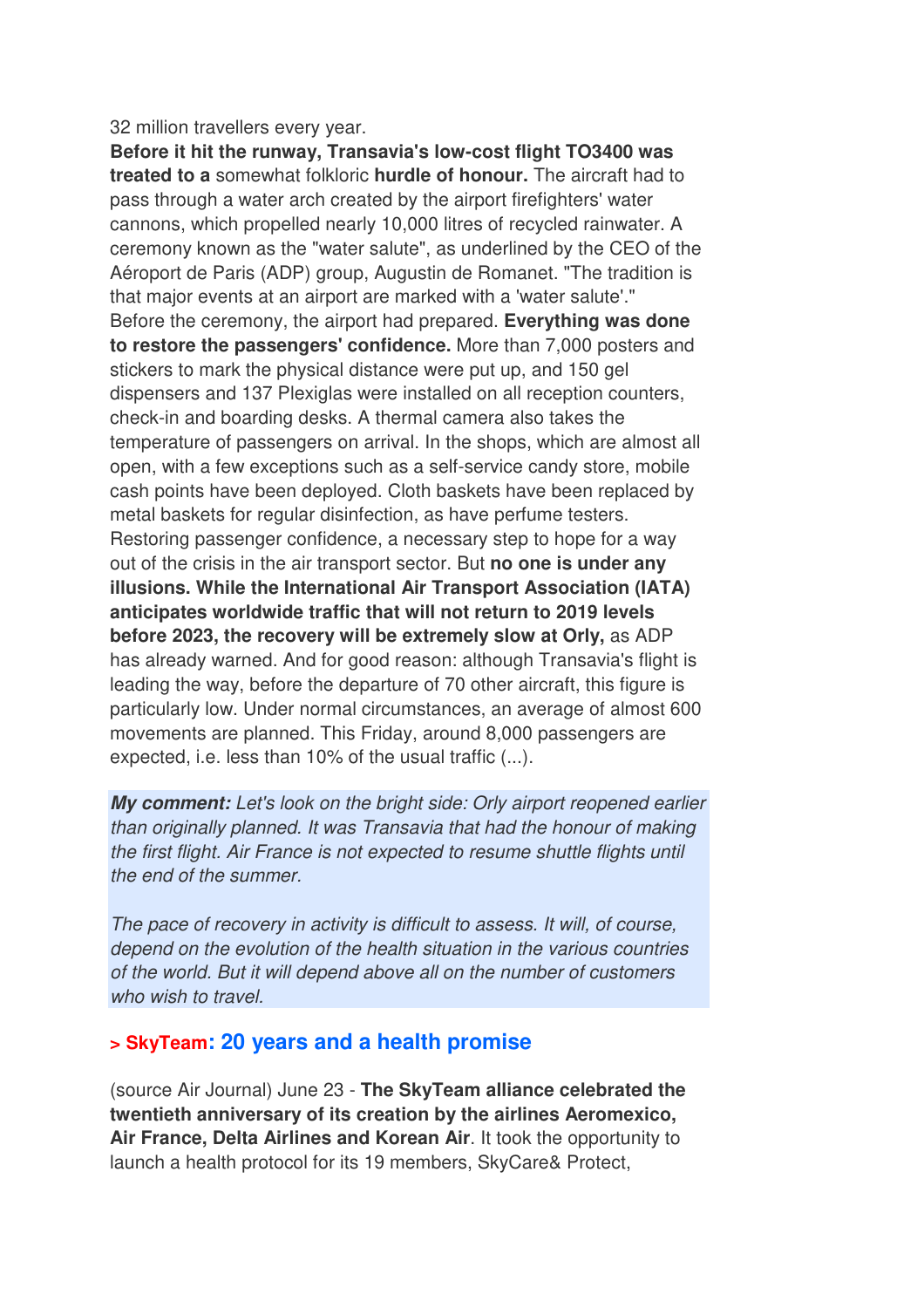compatible with the recommendations of all international aviation and medical organizations.

Launched on 22 June 2000 by its four founders, the SkyTeam alliance formed the world's first cargo alliance in September of the same year; the following year it was joined by CSA Czech Airlines and Alitalia. It was not **until 2004 that KLM Royal Dutch Airlines joined them, followed in 2006 by Aeroflot and in 2007 by Air Europa (Spain), Kenya Airways and China Southern Airlines (Guangzhou, which left the alliance at the end of December 2019).** 

The first SkyTeam lounge was opened in June 2009 at London Heathrow Airport, which six months later saw the first grouping of alliance members (in Q4). TAROM (Romania) and Vietnam Airlines joined SkyTeam in 2010, and two other Asian members were appointed in 2011, China Eastern Airlines (Shanghai) and China Airlines (Taipei).

 2012 was a busy year for the alliance, with the accession of Saudia (Saudi Arabia), Middle East Airlines (MEA, Lebanon), Aerolineas Argentinas and Xiamen Air, and above all the launch of the SkyPriority airport service offer. By December 2012, SkyTeam had reached a total of 1,000 destinations. Finally, Garuda Indonesia joined the alliance in 2013.

**Today, the 19 members "collaborate within a vast international network to welcome 676 million passengers each year on more than 15,445 daily flights to 1,036 destinations in 170 countries", according to the SkyTeam website.** 

 In response to the Covid-19 pandemic, **SkyTeam yesterday unveiled a harmonization of its members' health protocols under a single umbrella, SkyCare& Protect, a** series of personal health measures that "will help passengers and employees" when they travel on board their aircraft. Walter Cho, President of SkyTeam, said in a news release: "Twenty years ago today, SkyTeam was founded with a promise to care more about our customers. While the world and our industry have changed dramatically over the past six months, initiatives such as SkyCare & Protect are a shining example of the alliance's commitment to take care of customers when they travel on the SkyTeam network. **SkyCare & Protect brings together the safety and health practices of each member airline and the recommendations of health and industry authorities,** including the International Civil Aviation Organization (ICAO), the International Air Transport Association (IATA) and the Centers for Disease Control and Prevention (CDC, ECDC). SkyCare & Protect" enhances the entire customer journey in light of the VIDOC-19 pandemic, but these measures will evolve, as health and safety will continue to be part of SkyTeam's foundation"; the program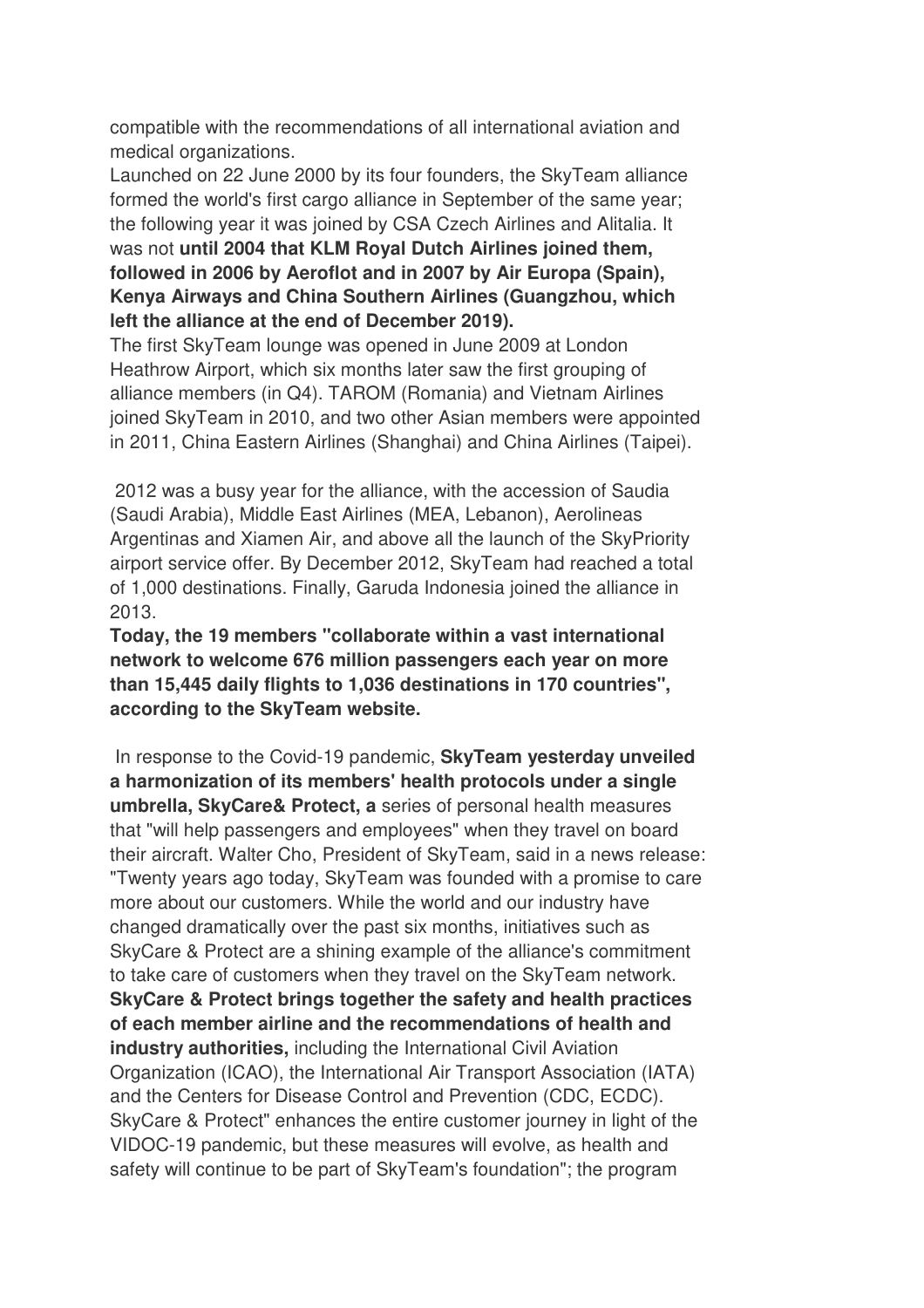currently consists of 15 measures, "based on five layers of protection", that enhance personal security at every stage of the journey (...).

**My comment:** This is a birthday that went completely unnoticed. Yet Skyteam's role is essential to ensure the development of the 19 member airlines.

## **> Lufthansa re-commissions half its fleet**

(source Le Figaro with AFP) 29 June - (...) "The borders are gradually reopening and demand is rising, in the short and medium term. **We are extending our flight plan accordingly and continuing our recovery," Lufthansa said in a statement**. "This means that **half of the group's fleet will be back in the air again,** i.e. 200 more aircraft," the group added. After grounding almost all of its aircraft at the height of the coronavirus crisis in March, the group will return 380 aircraft to service.

Lufthansa has already taken over some routes in June, but its seat supply in the coming months will not exceed 40% of what was planned before the coronavirus pandemic. **By the end of October, however, the group intends to offer 90% of its short- and medium-haul and 70% of its long-haul services**.

The Group's Austrian subsidiary, Austrian, will also expand the number of its flights from July onwards, offering 50 destinations, compared to 36 at present. Lufthansa's other subsidiaries are also taking over flights: Eurowings is expected to reach 80% of its regular routes "in the summer", and Brussels Airlines will offer 45% of its services. Swiss should offer 13 long-distance routes from Zurich in July, and 18 from October (...).

**My comment:** Airlines have the worst difficulty estimating the number of planes needed to transport passengers.

It is symptomatic that they only report on the number of planes that are back in operation and not on the number of passengers carried.

## **> Brussels Airlines: agreement signed between management and social partners, 75% of jobs saved**

(source L'Avenir) June 26 - **The management of Brussels Airlines announces this Friday in a press release that it has reached an agreement with the social partners on restructuring. The agreement preserves 75% of the jobs, divided equally between the services, the** management (...).

Some 1,000 jobs out of 4,000 are threatened within the airline. This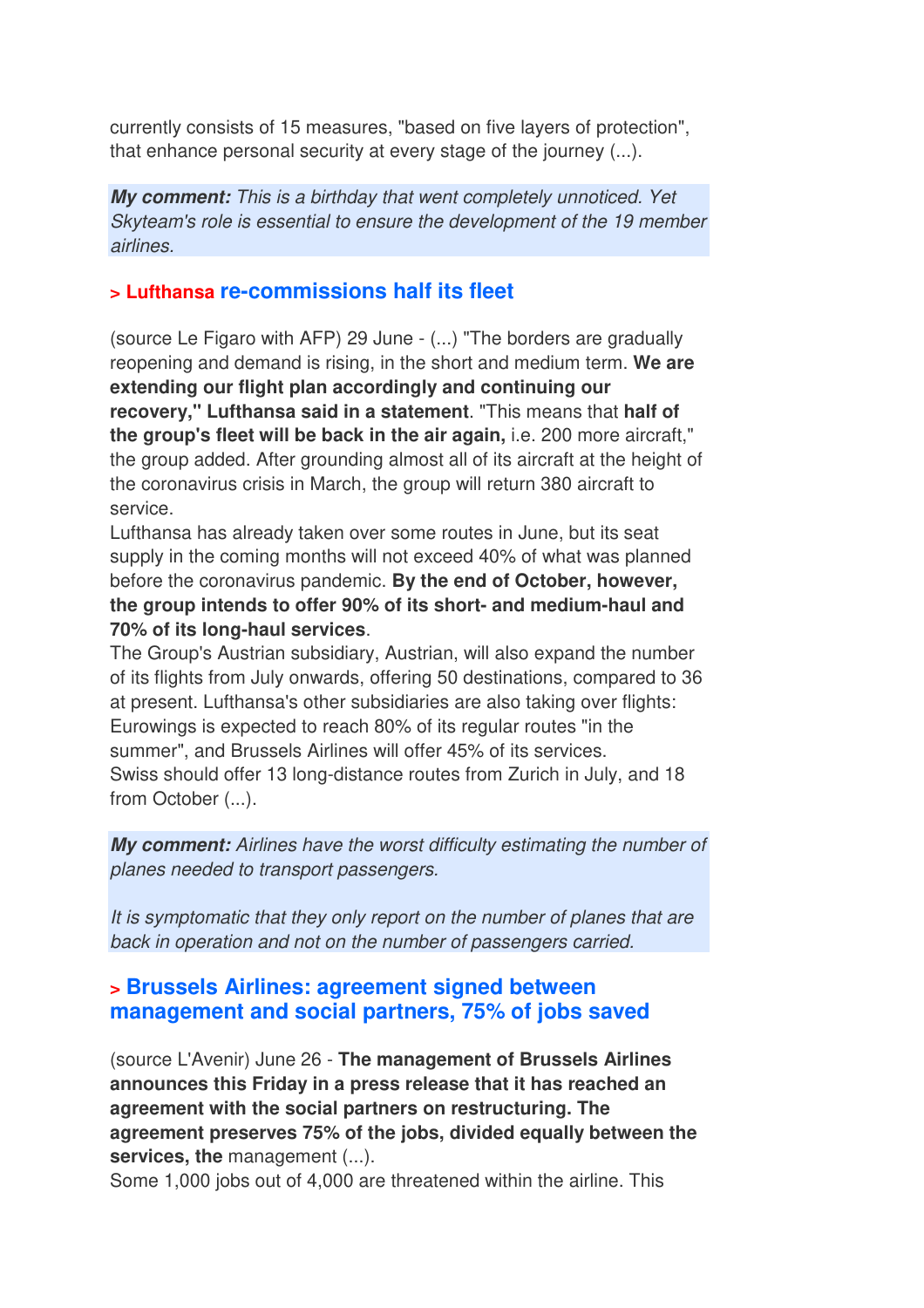reorganisation will rely as far as possible on voluntary redundancies and early retirement in order to limit redundancies. For employees who leave the company, Brussels Airlines is offering an "outplacement" for 12 months to help them in their career transition, says the company (...).

## **> EasyJet raises £419 million to strengthen its cash position**

(source: L'Echo touristique) 29 June - The British airline **EasyJet announced** on Thursday that it had raised £419 million (**more than 464 million euros**) **through the issue of new shares**. While it has increased its losses in the first half of the year because of the coronavirus, these funds should enable it to strengthen its cash position. This operation, the principle of which had been unveiled the day before, concerns a little less than 15% of the carrier's capital, according to a press release.

The company had obtained the agreement of its shareholders in February for a possible fund raising corresponding to 10% of its capital. EasyJet is therefore going to ask shareholders for authorization for the additional 5%, at the risk of opening up a new front with the group's founder and main shareholder Stelios Haji-Ioannou, who holds more than 30% of the capital. The latter castigates the group's strategy in the face of the health crisis and had even asked for the departure of the managers before being defeated at a recent general meeting. The group intends to use the funds raised to bail out its coffers, which have been sorely tested by the health crisis and the long paralysis of air traffic. EasyJet resumed its flights in mid-June but the recovery will be very gradual and the sector is preparing for a few difficult years with depressed demand.

**As a result of the fund raising, the company will now have excess cash of £3 billion. It had taken several measures in recent weeks to strengthen its finances, with a £600 million loan from the government,** a postponement of aircraft deliveries to Airbus and **a restructuring with the loss of 4,500 jobs, almost a third of its workforce.**

**My comment:** Most major European companies have obtained loans to enable them to survive this unprecedented crisis. Some of them, such as Lufthansa or easyJet, have also carried out capital increases.

In the next letter, I will try to give as complete an overview as possible of this aid.

**> Norwegian Air cancels orders for 97 Boeing aircraft**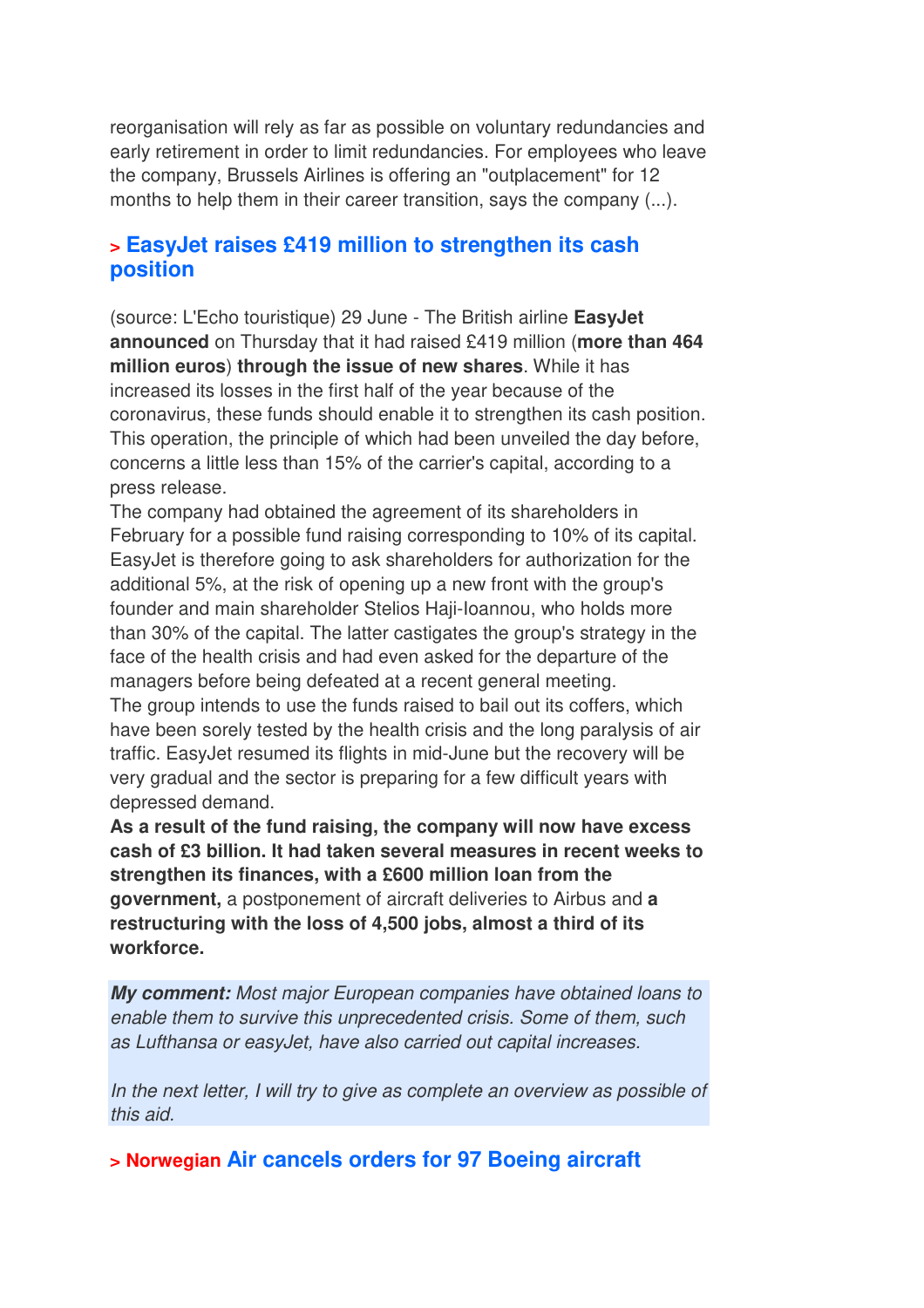(source Reuters) June 29 - Norwegian Air has cancelled orders for 92 Boeing (NYSE:BA) 737 MAX and five 787 Dreamliners, the airline said in a statement.

"Norwegian has also filed a claim for reimbursement of pre-delivery payments related to these aircraft and compensation for losses related to the grounding of the 737 MAX and engine problems with the 787," it said.

## **> Boeing 737 MAX: Three days of certification testing**

(source Air & Cosmos) June 29 - **A campaign of certification flights for the Boeing 737 MAX is scheduled to begin on** June 29, 2020, **over three days.** Its goal: to prove that the 737 MAX can return safely to the skies. This test campaign is a crucially important step for Boeing  $($ ...).

After a pre-flight briefing that will be amply detailed, the crew will board a 737 MAX 7 with test equipment and take off from Boeing Field Airport near Seattle. The crew will methodically execute flight scenarios such as tight turns, progressing to more extreme maneuvers, all in an air corridor over Washington State. The flight tests, which will take place over at least three days, could include touch-and-go

 tests at the Lake Moses airport, as well as a flight over the Pacific Ocean coast. The flight plans and test schedule will be adjusted to take into account weather and other factors.

As a culmination of the flight tests, the pilots will intentionally use the software previously used in the two fatal accidents, the MCAS, which has since been reprogrammed. Aerodynamic stall conditions will also be reconstructed and the results analyzed. **The FAA states that the testing will last several days and "will include a wide range of flight manoeuvres and emergency procedures to allow the agency to evaluate whether the changes meet FAA certification standards**.

The FAA has not made a decision on the aircraft's return to service. However, this test campaign will be more rigorous than Boeing's previous test flights. The main purpose of these tests is to ensure that the software modifications undertaken by the aircraft manufacturer on its MCAS are sufficiently robust to prevent the recurrence of scenarios comparable to those of the two accidents.

#### **My comment:** Boeing sees the end of the tunnel with its B737 Max.

Once the aircraft is certified, we'll have to see if the airlines will take delivery of their orders. The weak recovery could further delay the entry into service of this new version of the B737 Max.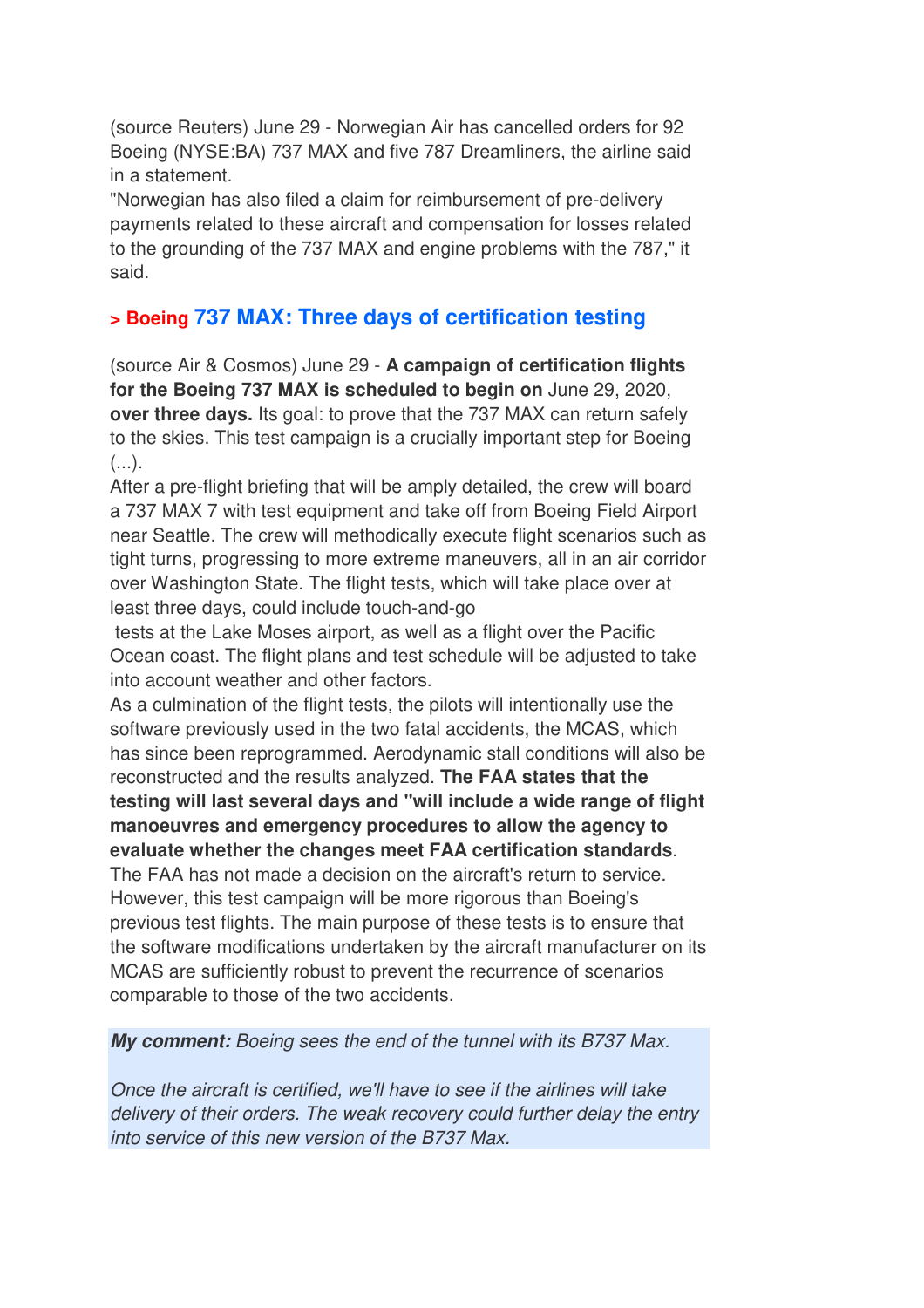## **> Niches: companies want to extend the exception**

(source L'Antenne) 26 June - **The European airline association A4E is calling for the relaxation of airport slot rules to be extended into the winter season,** again because of the uncertainties linked to the Covid-19 pandemic.

"We call on regulators to grant an extension without delay, and to give European airlines the best possible chance to recover from this unprecedented crisis," said Thomas Reynaert, Director of A4E.

**In March, the European Union temporarily suspended until October airport slot rules,** which require airlines to use at least 80% of the slots allocated to them at airports, failing which they lose their rights the following season.

Bookings are "at historically low levels" and are currently 59% below normal for the winter 2020/2021 (25 October to 27 March). "Passengers are also booking closer to their travel dates than usual. This lack of visibility on future demand makes it extremely difficult for airlines to plan their programmes," A4E points out.

**My comment:** In view of the weak recovery in traffic, it is essential that the period of freezing of airport slots be extended at least until the end of the winter period 2020-2021.

For the Air France-KLM group, it is essentially a question of preserving the slots it has at d'Orly and Schiphol.

#### **> At Air France, the Airbus A380 bids final farewell to the Airbus A380**

(source Paris Match) 27 June - **It is a hasty end to the career of one of the most emblematic aircraft in the Air France fleet**. On Friday, an Airbus A380 in the colours of the French airline flew for the last time in the (...). On board this final flight were 516 Air France employees who worked on this aircraft which has transformed the long-haul flight experience. Pilots, flight attendants, stewards and mechanics who had worked with the "three-eighty" made a loop over France for two hours on departure from Roissy, AFP reports. The airport firefighters gave them a "water salute", creating a spectacular water arch with their lances. At boarding, a stewardess presented a sign with the inscription: "Thank you to the A380 teams."

**Air France owns ten A380s, which have made nearly 40,000 flights**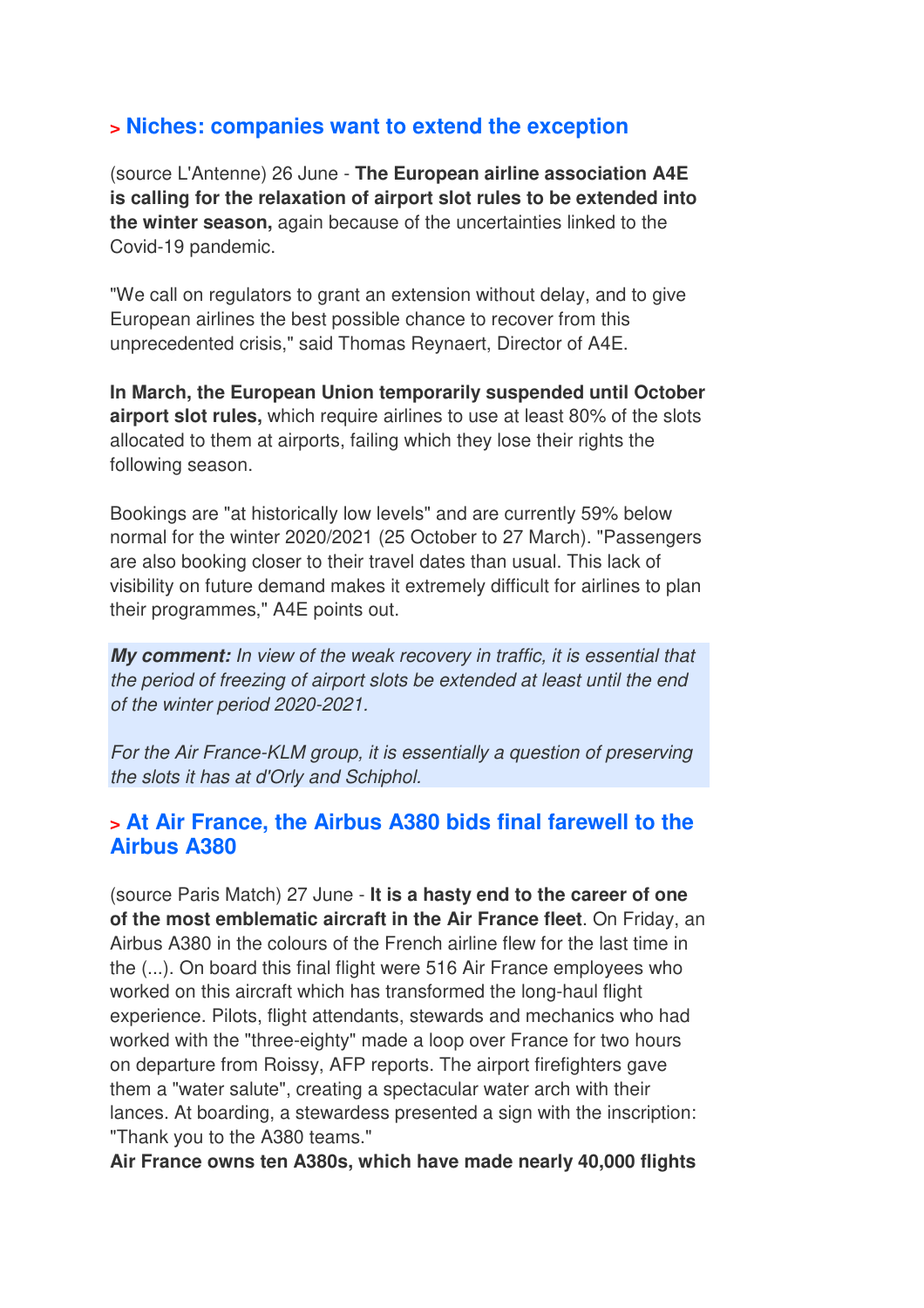and carried 18 million passengers to the United States, China, South Africa and Mexico, AFP reports. The aircraft's last commercial flight took place on 23 March between Paris and Johannesburg.

The end of the giant's career was scheduled for the end of 2022 at Air France. The reason for this was that operating costs were too high. The pandemic, which has paralysed air transport around the world, has led to a review of this schedule. "The overall impact of the depreciation of the Airbus A380 fleet is estimated at 500 million euros," according to the airline, quoted by AFP. A first A380 was returned to the leasing company Dr. Peters in January. Those still owned by Air France are at Roissy (six of them), Tarbes (one aircraft) and Teruel airport in Spain (2 ). According to AFP, four of these aircraft will be returned to the leasing company, while the other five, owned by the company, will be put up for sale (...).

**My comment:** For the last flight of an Air France A380, staff from all sectors of the airline have been invited.

Of particular note: all the crew members of the A380 who had to land in Goose Bay in an emergency after the loss of part of an engine were invited.

## **End of press review**

## **> My comment on the evolution of the Air France-KLM share price**

**The Air France-KLM share** closed **at 4.135 euros on** Monday 29 June. **It is down sharply by -5.07%** over one week. After a sharp rise at the beginning of June, it has fallen by 30% in three weeks. At the start of the coronavirus epidemic, the Air France-KLM share was at 9.93 euros.

**The average (the consensus) of analysts for the AF-KLM share is 4.59 euros**. Many analysts lowered their price forecasts at the beginning of the health crisis. You can find on my blog the details of the analysts' consensus.

**The barrel of Brent crude oil** (North Sea) **is down slightly from \$1 to \$42.** At the start of the coronavirus outbreak, it was \$69.

**This indicative information in no way constitutes an invitation to**